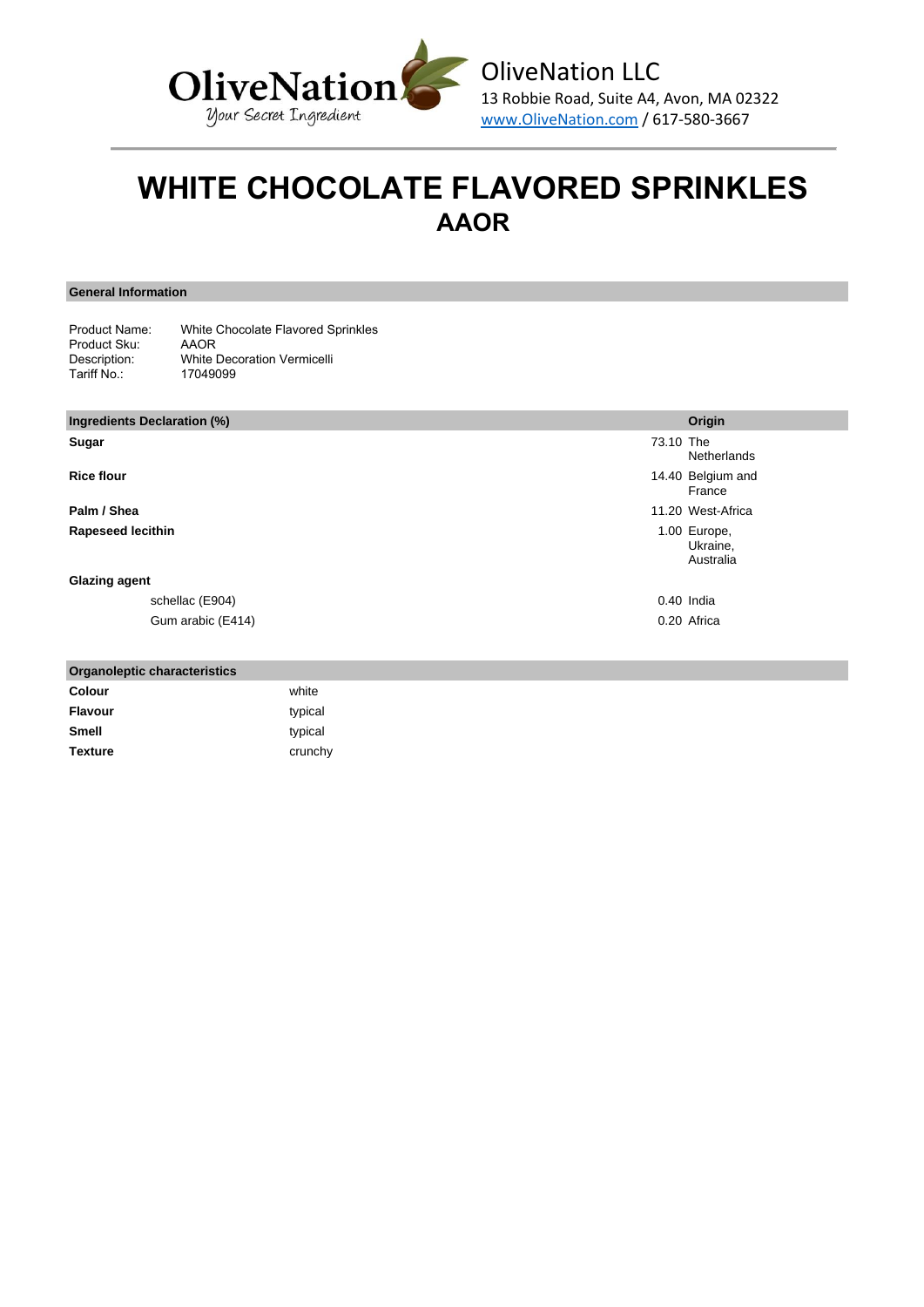

OliveNation LLC 13 Robbie Road, Suite A4, Avon, MA 02322

www.OliveNation.com / 617-580-3667

## **WHITE CHOCOLATE FLAVORED SPRINKLES AAOR**

### **Allergen Data**

| +     | = The product contains the mentioned substance          |           |      |                               |   |
|-------|---------------------------------------------------------|-----------|------|-------------------------------|---|
|       | = The product is free of the mentioned substance        |           |      |                               |   |
| ?     | = The product possibly contains traces of the substance |           |      |                               |   |
| 01    | Gluten                                                  | ?         | 08.4 | Cashew nut                    |   |
| 01.1  | Wheat                                                   | ?         | 08.5 | Pecan                         |   |
| 01.2  | Rye                                                     |           | 08.6 | Brazil nut                    |   |
| 01.3  | Barley                                                  |           | 08.7 | Pistachio nut                 |   |
| 01.4  | Oat                                                     |           | 08.8 | Macadamia nuts                |   |
| 01.5  | Spelt                                                   |           | 08.9 | Coconut                       |   |
| 01.6  | Kamut                                                   |           | 09.0 | Celery                        |   |
| 02.0  | Crustacean                                              |           | 10.0 | Mustard                       |   |
| 03.0  | egg                                                     |           | 11.0 | Sesame                        |   |
| 04.0  | Fish                                                    |           | 12.0 | Sulphur dioxide and sulphites |   |
| 05.0  | Peanuts                                                 |           | 13.0 | Lupin                         |   |
| 06.0  | Soya                                                    |           | 14.0 | Mollusc                       |   |
| 07.0  | <b>Milk</b>                                             | ?         | 15.0 | Vanillin                      | ? |
| 07.01 | Lactose                                                 | ?         | 16.0 | Cocoa                         | ? |
| 08    | <b>Nuts</b>                                             | $\ddot{}$ | 17.0 | Azo colourings                |   |
| 08.1  | Almonds                                                 |           | 18.0 | Caffeïne                      |   |
| 08.10 | Shea                                                    | $\ddot{}$ | 19.0 | Saccharose                    |   |
| 08.2  | Hazelnuts                                               |           | 20.0 | Fuctose                       |   |
| 08.3  | Walnut                                                  | -         |      |                               |   |

### **Allergen Data LEDA**

|       | $1$ urvigori para $=$ |                        |   |      |           |                               |             |
|-------|-----------------------|------------------------|---|------|-----------|-------------------------------|-------------|
| P     |                       | $=$ Recipe with        |   |      |           |                               |             |
| Α     |                       | $=$ Recipe without     |   |      |           |                               |             |
| U     | $=$ Unknown           |                        |   |      |           |                               |             |
| C     |                       | $=$ Can contain traces |   |      |           |                               |             |
| 01    | AW                    | Gluten                 | С | 08.4 | SC        | Cashew nut                    | Α           |
| 01.1  | <b>UW</b>             | Wheat                  | C | 08.5 | SP        | Pecan                         | Α           |
| 01.2  | <b>NR</b>             | Rye                    | Α | 08.6 | <b>SR</b> | Brazil nut                    | Α           |
| 01.3  | GB                    | <b>Barley</b>          | Α | 08.7 | ST        | Pistachio nut                 | Α           |
| 01.4  | GO                    | Oat                    | Α | 08.8 | <b>SM</b> | Macadamia nuts                | Α           |
| 01.5  | GS                    | Spelt                  | Α | 08.9 | CO        | Coconut                       | Α           |
| 01.6  | GK                    | Kamut                  | Α | 09.0 | ВC        | Celery                        | Α           |
| 02.0  | AC                    | Crustacean             | Α | 10.0 | <b>BM</b> | Mustard                       | Α           |
| 03.0  | AE                    | egg                    | Α | 11.0 | AS        | Sesame                        | Α           |
| 04.0  | AF                    | Fish                   | Α | 12.0 | AU        | Sulphur dioxide and sulphites | Α           |
| 05.0  | AP                    | Peanuts                | Α | 13.0 | <b>NL</b> | Lupin                         | Α           |
| 06.0  | AY                    | Soya                   | Α | 14.0 | UM        | Mollusc                       | Α           |
| 07.0  | AM                    | Milk                   | С | 15.0 | VA        | Vanillin                      | C           |
| 07.01 | ML                    | Lactose                | С | 16.0 | <b>NC</b> | Cocoa                         | $\mathsf C$ |
| 08    | AN                    | <b>Nuts</b>            | P | 17.0 | AZ        | Azo colourings                | Α           |
| 08.1  | <b>SA</b>             | Almonds                | Α | 18.0 | CA        | Caffeine                      | Α           |
| 08.10 | <b>SH</b>             | Shea                   | P | 19.0 | SA        | Saccharose                    | Α           |
| 08.2  | <b>SH</b>             | Hazelnuts              | Α | 20.0 | <b>FR</b> | Fuctose                       | Α           |
| 08.3  | SW                    | Walnut                 | Α |      |           |                               |             |